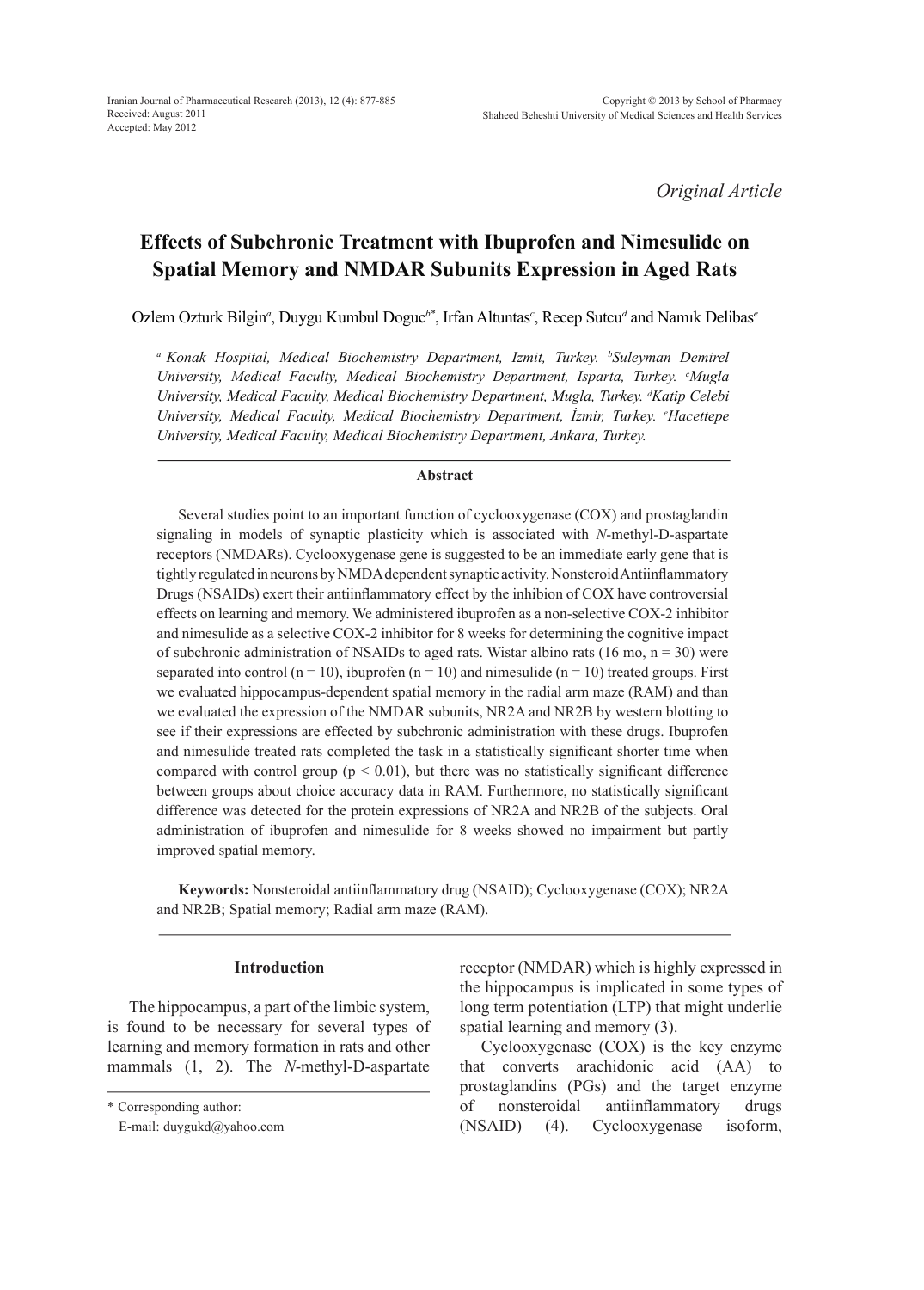cyclooxygenase-1 (COX-1) is the constitutive form of cyclooxygenase and performs a housekeeping function to synthesize PGs, involved in regulating normal cellular activities (4-8). In contrast, the COX-2 promoter is not basally active in most cell types, but can be strongly and rapidly induced by growth factors and proinflammatory mediators (9, 10). The brain expresses both the isoforms. COX-2 is expressed in discrete populations of neurons and is enriched in the cortex and hippocampus (11) and has been implicated in brain functions and in neurologic disorders, including stroke, seizures, and Alzheimer's Disease (AD) (5, 12).Within the hippocampus, COX-2 protein is observed especially where the glutamatergic neurons are selectively colocalized (6) and neuronal COX-2 expression appears to be coupled to excitatory neuronal activity which is suggested to be dependent on NMDAR activity (13, 14). Previous research has employed different kinds of NSAIDs (piroxicam, NS-398, celecoxib, indomethasin) to examine the effect on spatial memory in rats. The results support the idea that COX-2 is probably involved in the physiological mechanisms underlying memory formation (4, 8, 11). Although COX-2 appears to facilitate cognition under normal conditions, studies in the aged rats suggests that dysregulation or overexpression of COX-2 function is detrimental to memory consolidation (15-17). Recent studies have also indicated that in addition to the overexpression of COX-2 mRNA and protein (18), COX-1 has a previously unrecognized proinflammatory role in the pathophysiology of acute and chronic neurological disorders such as AD, Parkinson Disease, HIV-associated dementia (19-21). A selective increase in COX-1 mRNA expression in the hippocampus of aged rats was shown which was possibly causing an increased susceptibility to neuroinflammation (22) and also COX-1-expressing microglia are found surrounding the amyloid plaques in the AD brain indicating a role of this isoform in the pathophysiology of the disease (21, 23).

Based on the compelling evidence that inflammatory processes are involved in the pathogenesis of AD, it has been hypothesized that NSAIDs might slow the onset and progression of AD (24, 25). For this purpose

ibuprofen has been used in many clinical and experimental investigations and some benefial effects on AD related pathological constituents such as reduction of the *β* amiloid plaques and amyloid precursor protein (26-32) and blockade of Rho protein (29, 33) has been demostrated. Studies with nimesulide in rodents indicate that the inhibition of COX-2 activity attenuates brain inflammation associated with excitotoxic damage (34, 35). Aisen *et al*. reported that nimesulide has no short-term cognitive or behavioral toxicity, nor any clear symptomatic benefit on the manifestations of AD (36). However, the subchronic effects of ibuprofen and also nimesulide on spatial memory in aged brain and their probable effects on NMDARs hasn't been investigated.

In this study we investigated the effects of subchronic administration of ibuprofen as a non-selective COX inhibitor and nimesulide as a selective COX-2 inhibitor, on spatial memory in the eight arm radial maze. In addition, the effect of drug treatment on protein expression of NR2A and NR2B, the subunits of NMDARs, was examined.

#### **Experimental**

## *Animals*

Wistar albino male rats (16 months (mo),  $n =$ 30) were separated into control  $(n=10)$ , ibuprofen  $(n = 10)$  and nimesulide  $(n = 10)$  treated groups. The animals were purchased from Animal Investigation Laboratory of Suleyman Demirel University and they were housed in groups of five. The rats were given *ad libitum* access to water; however, their weights were maintained at 80 % of their free-feeding levels. They were fed daily after testing. Because rats are nocturnal animals, we reversed their day-light cycle and testing occurred during the dark phase which is their most active period (37). Testing also occurred under dim-light conditions.

The animals were handled under the prescriptions for animal care and experimentation of the pertinent European Communities Council Directive (86/609/EEC), and all the procedures were approved by the Ethical Committee of the Suleyman Demirel University.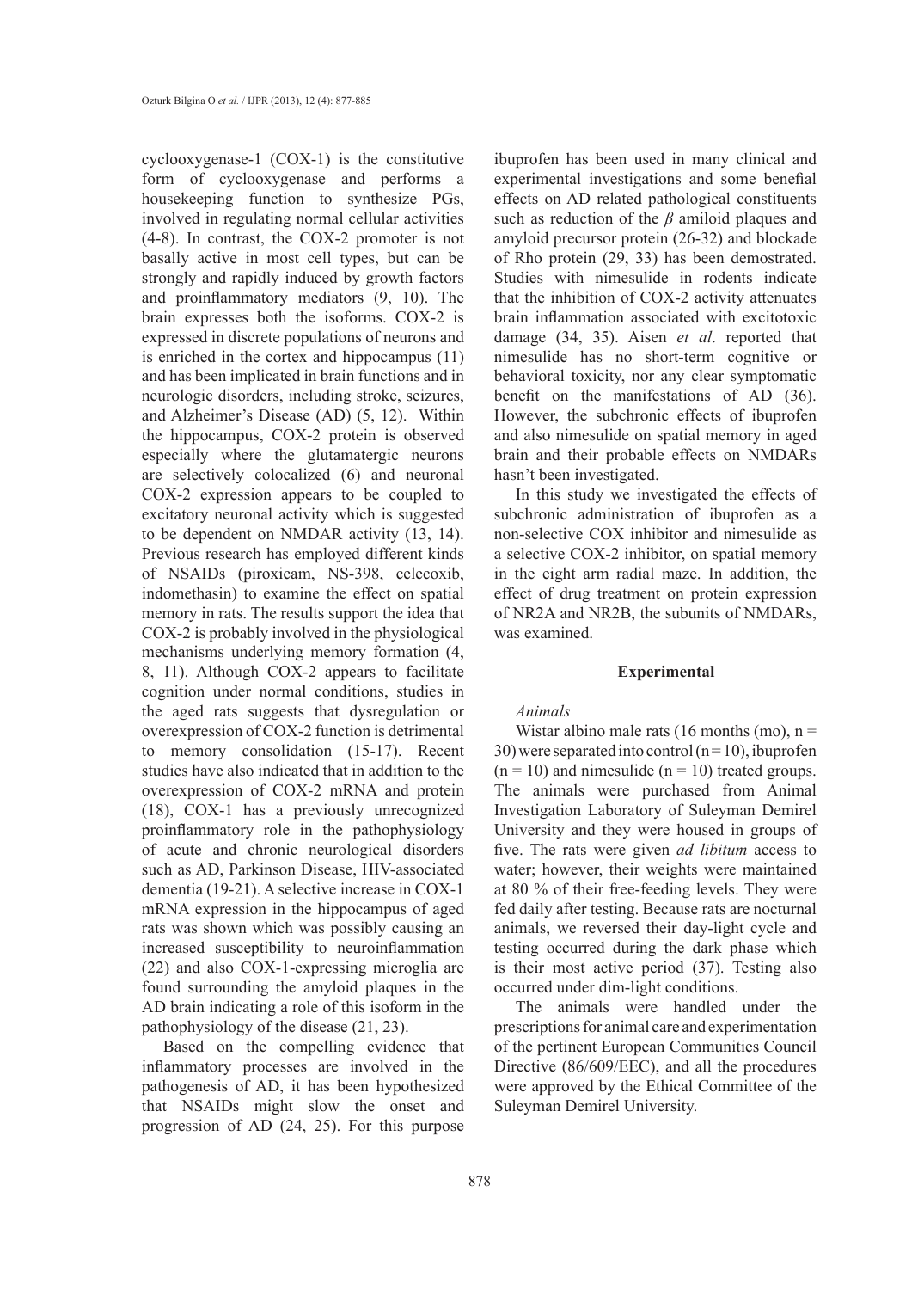#### *Radial arm maze training*

The maze was made of black coloured plexiglass and consisted of a center platform 35 cm in diameter, and eight extending arms (10\*80 cm). The maze was elevated 80 cm from the floor and was located in a room with many extramaze visual cues. Food cups, located at the ends of each of the arms, were baited with a piece of corn flakes. All arms were baited prior to testing and no arm was rebaited after testing began. The maze was wiped off with a towel between each training session. Prior to testing the rat was placed in an opaque cylinder, approximately 30 cm in diameter that was placed in the central area of the maze for 5 sec. Timing began after the cylinder was lifted and the rat was free to explore. Arm choices were recorded after all four rat paws crossed completely into the arm. The rat had a maximum of 300 sec. to find all the reinforcers. If the rat reentered an arm, it was counted as an error. This procedure tested working memory, that is, memory for cues encountered during a specific trial of a task. The measure of choice accuracy or entries to repeat (ETR) was the number of correct entries made before an error was made. The measure of response latency was seconds per entry, the total length of the session, divided by the number of entries made. The rats were tested 5 days/week (36). After 20 sessions of acquisition training on the radial-arm maze, rats consistently scored high ETRs (6–9) and drug administration started and continued for 8 weeks. At the end of the drug administration period, animals were again tested on the RAM and the data for this probed trial was used for statistical comparisons. Animals were16 months old at the beginning and 18 months when tested. The pool was surrounded by four halogen lights which were directed to the walls that surrounded the room in order to prevent direct lighting to the rats and to provide moderate dim light during testing. We recorded the training and testing periods with a ceilingmounted videocamera (Sony SSC-DC398P, Japan) and used an automated computer-based system (SMART Version 2.0) to quantify the trace of rats in the eight-arm radial maze during the test. This system allowed us to monitor each rat in the maze with a camera equipped with a personal computer.

#### *Drugs*

Ibuprofen (sodium salt), nimesulide, ketamine, and xylazine were purchased from Sigma Chemical Company (St Louis, MO, USA). Ibuprofen group received 40 mg/kg/day ibuprofen (38), nimesulide group received 9 mg/kg/day nimesulide (39) and control group received the same volume of physiological saline over 8 weeks period. Ibuprofen and nimesulide were prepared daily and dissolved in 2 ml distilled water before administration. Ibuprofen and nimesulide were administered by oral gavage to the rats (40). At the end of 8 weeks each rat was anesthetized separately by injecting intraperitoneal 2% xylazine (10 mg/kg) and then 10% ketamin (80 mg/kg). This anesthesia gave us 1 h time window to sacrifice the animals.

#### *Tissue collection*

Rats were decapitated and the brain was rapidly removed. The hippocampus were dissected on an apparatus which was icy and wetted with phosphate buffer (50 mM) and frozen in the eppendorfs which were filled with phosphate buffer (50 mM). Samples were stored at −80°C until assayed (41).

#### *Western blotting*

First protein concentration of in hippocampi were measured (42). Antibodies against NR2A and NR2B were purchased from Sigma Chemical Company (St Louis, MO, USA) and mouse monoclonal antibody to *β*-actin were purchased from Abcam (Cambridge, USA). All other reagents were of analytical grade or the highest grade available. The hippocampi (2-3 animals/ preparations) were homogenized in ice-cold buffer [50 mm Tris-HCl (pH 7.5), 0.15 M NaCl, 1% Triton X-100, 1 mM EDTA, 1 mM EGTA, 25 μg/mL leupeptin, 25 μg/mL aprotinin, 1 mM sodium orthovanadate, 10 μM benzamidine and 4 mM p-nitrophenyl phosphate] and an aliquot was taken for protein determination. Equal amounts of protein for each sample (50 μg of protein per lane) were separated by SDS/PAGE on 7.5% minigels, blotted electrophoretically to immobilen membrane, and incubated in trisbuffered saline with Tween 20 (TBST) [50 mm Tris-HCl (pH 7.5-8.0), 150 mM NaCl,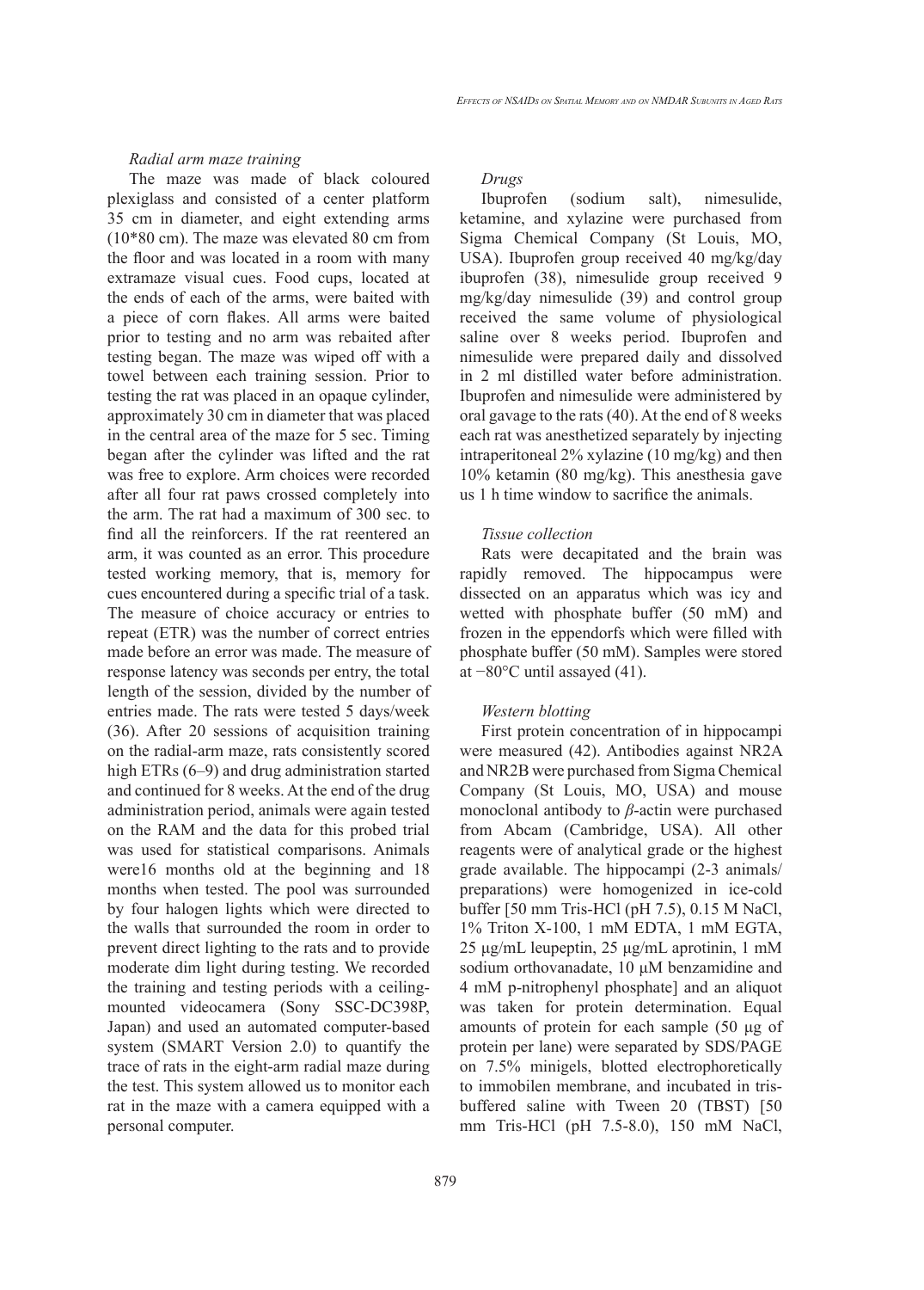

**Figure 1.** Representative western blotting bands of all groups from hippocampi. Blotting of β-actin was used as an internal standard to confirm equal protein loading and sample transferring. Expression of NR2A and NR2B protein was normalized against that of β-actin. 1A:Western Blotting sample of β-actin First band: Control group; Second band: Nimesulide group; Third band; Ibuprofen group. 1B: Western Blotting sample of NR2A First band: Control group; Second band: Nimesulide group; Third band; Ibuprofen group. 1C: Western Blotting sample of NR2B First band: Control group; Second band: Nimesulide group, Third band; Ibuprofen group. Representative western blotting bands of all groups from hippocampi. Blotting of β-actin was used as an internal standard to confirm equal protein loading and sample transferring. Expression of NR2A and NR2B protein was normalized against that of β-actin.

and 0.1% Tween 20] containing 3% bovine serum albumin (BSA) for 30 min. Blots were incubated overnight with anti-NR2A (1:3000), anti-NR2B (1:5000) and anti-*β*-actin (1:5000) in 1% BSA. Immunoblotting for *β*-actin was used as an internal standard to confirm equal protein loading and sample transfer (Figure 1A). Blots were subjected to three additional 10-min washings in TBST and were incubated with alkaline phosphatase conjugated monoclonal anti-rabbit IgG (1:10000) in 1% BSA for 1 h at room temperature and 3 additional washings

were performed with TBST for 10 min. The membrane was incubated in 20 mL of fresh reagent solution (BCIP/NBT) until color development. Images of immunoblots were analyzed with a computerized image analysis system (Kodak MM 2000 Image Station, USA). SDS-PAGE and Western blot analyses were done on 3 independent hippocampus preparations (2-3 animals/group) (41).

#### *Statistical analysis*

The choice accuracy and response latency data were first assessed by Levene homogeneity test and the data were not homogeneous so a non parametric Kruskall Wallis test were used to assess these two data. A p-value of less than 0.05 was considered to be statistically significant. For the significant differences we used Bonferroni corrected Mann-Whitney U tests to determine which group was responsible for the difference. The results were given as mean  $\pm$  SEM (standart error of mean). A p-value of less than 0.01 was considered to be statistically significant.

NR2A and NR2B protein levels were also assessed by Levene homogeneity test and the data were not homogeneous so Kruskall Wallis Test was used to assess the protein levels. A p-value of less than 0.05 was considered to be statistically significant.

#### **Results**

*Effect of subchronic administration of Ibuprofen and Nimesulide on NR2A and NR2B protein expressions*

The NR2A and NR2B protein concentrations of nimesulide and ibuprofen groups showed no difference when compared with control group (p > 0.05) (Figure 1B, Figure 1C, Figure 2A and 2B).

# *Effect of Subchronic administration of Ibuprofen and Nimesulide on spatial memory performance (8 arm radial maze)*

While choice accuracy were increased in ibuprofen and nimesulide groups when compared with control group, these differences were not statistically significant ( $p > 0.01$ ) (Figure 3A). The only significant effect of ibuprofen and nimesulide was on response latencies which was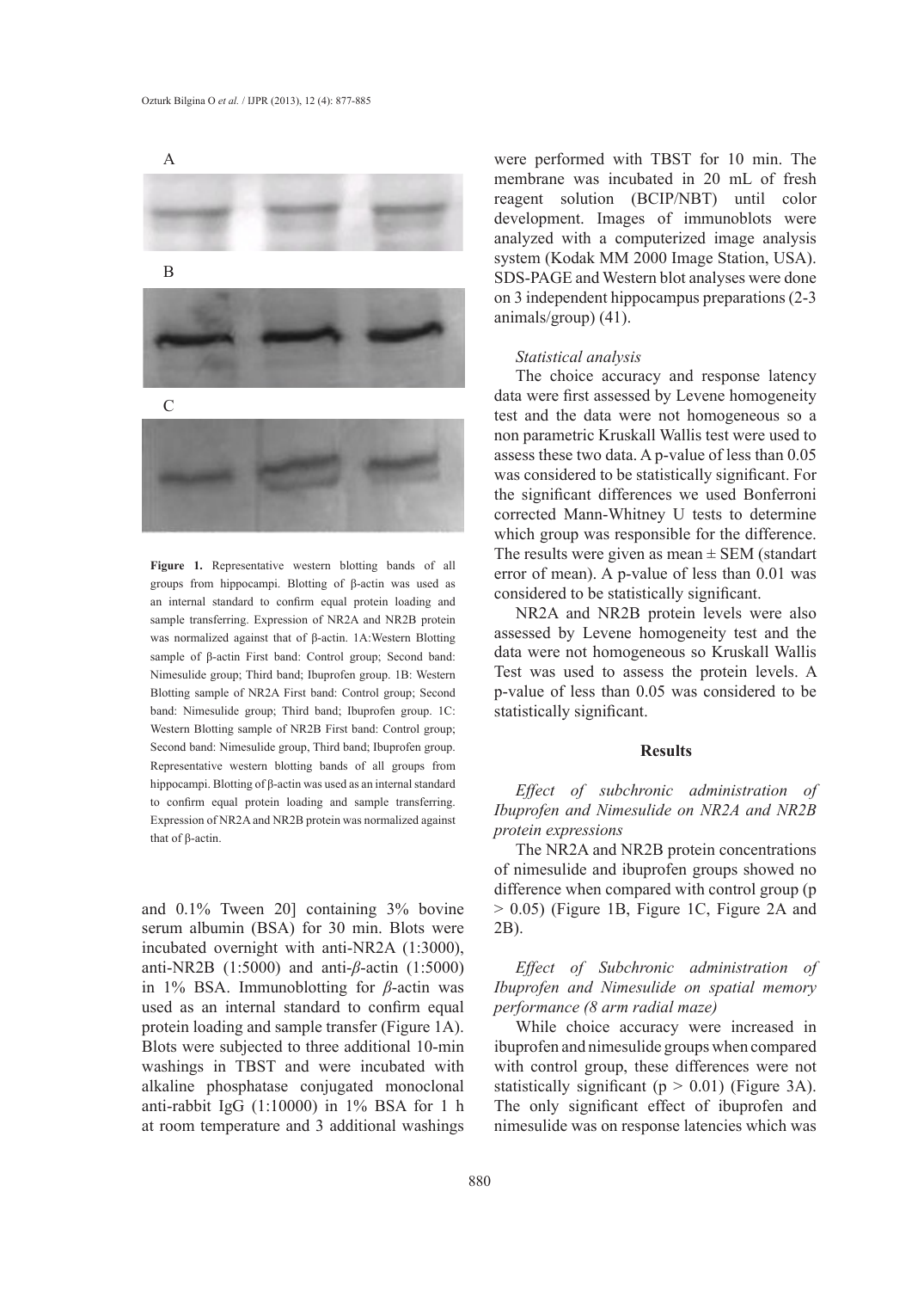A



**Figure 2.** Optic densities of NMDAR subunits protein expressions of the groups. 2A: NR2A protein expressions; 2B: NR2B protein expressions; Explanation of Figure 2A, 2B: NR2A and NR2B levels from hippocampi homogenates were assayed with western blotting. Mean of control group data was assumed as 100 and % concentration values of other groups were given (Data are presented as mean ± SEM).

significantly decreased in these two groups when compared with control group  $(p < 0.01)$  (Figure 3B).

# **Discussion**

A considerable body of evidence indicates that COX-2 is involved in memory acquisition (4) and memory consolidation (11, 43). In spite of several studies about this issue, the role of COX, especially COX-2 in learning and memory process is still unclear. Previous works have provided evidence that inhibition



**Figure 3.** Effects of subchronic nimesulide and ibuprofen administration on spatial memory performance. 3A: choice accuracy (Entries to repeat; ETR) (Data are presented as mean ± SEM). 3B: response latency (RL) (Data are presented as  $mean \pm SEM$ ).

 $\cdot^*$  expresses the statistically significant value (p <0.01).

of COX can impair memory (2, 4, 8, 11, 44- 47) but on the other hand, inhibition of COX is suggested to improve memory (16, 48, 49). Andreasson et al suggested that the effects of COX-2 activity interacted negatively with aging (15). Additionally, Matousek *et al.* showed that COX-1 deletion is sufficient to significantly improve contextual fear learning and abrogate the effect of IL-1 over-expression (50). Some of the investigators have shown NSAID-induced reversal of age-related memory impairments for different behavioral tasks (16, 48, 49). In addition, Casolini *et al*. showed that during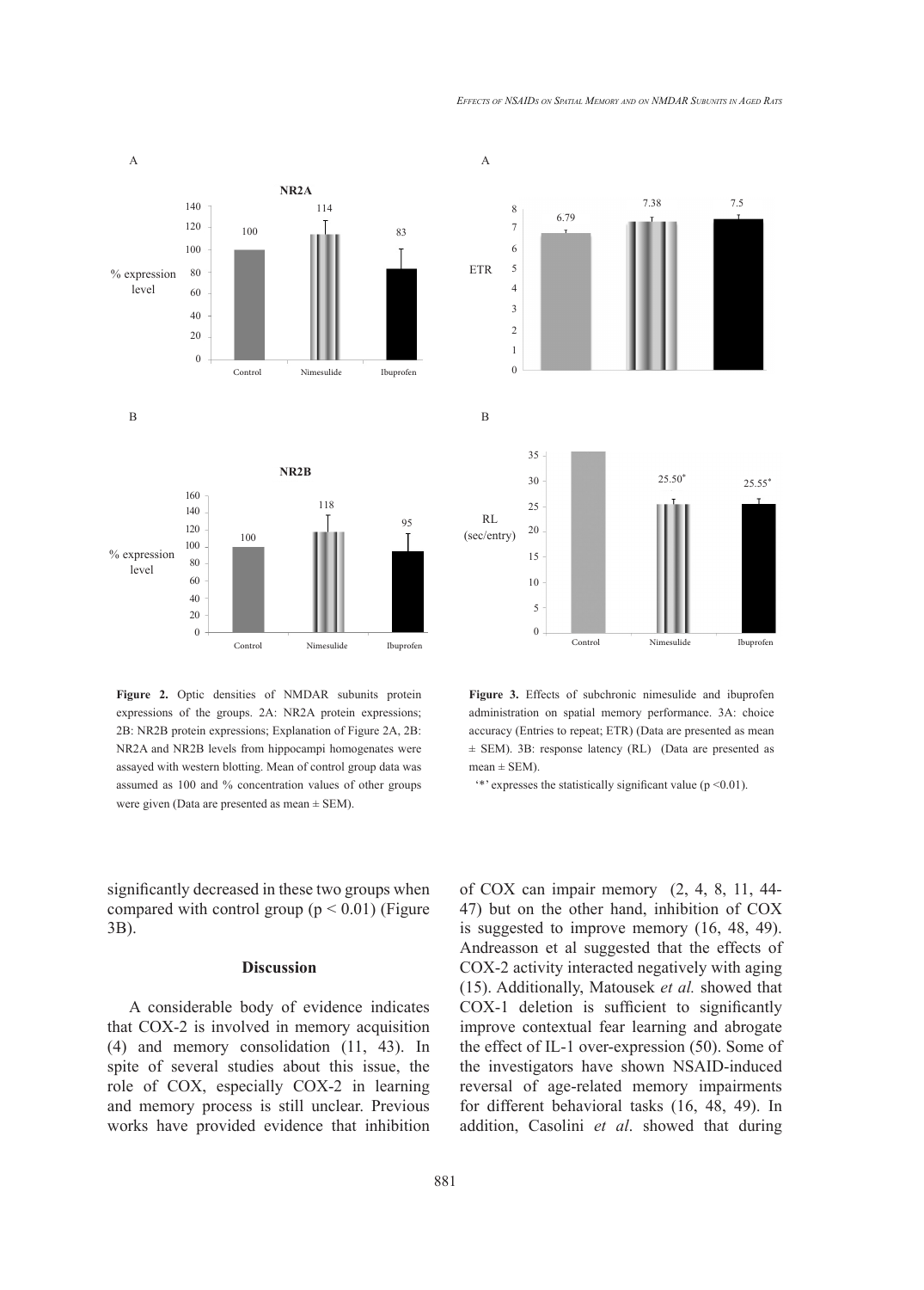aging, the hippocampal content of inflammatory markers such as IL1*β*, TNF*α* were significantly increased. These investigators suggested that dietary administration of NSAID to aged rats attenuated age-related deficits in memory, at least in part, by decreasing inflamatory processes  $(16, 49)$ .

Our findings are not strictly in accordance with any of these suggestions. In some of the investigations, administration of different kinds of NSAIDs had an impairment effect on spatial learning in rats, our results do not support the idea that COX impairs memory. This contraversy may be due to the treatment methods and schedule or the age of the animals employed in our study, since aged brain may have different neurochemical features such as increased proinflammatory enzymes, cytokines, and impaired oxidation-antioxidation balance (51). In our study we assessed the spatial memory, by choice accuracy and response latency data on RAM. While choice accuracy data of ibuprofen and nimesulide groups were increased they were not statistically significant when compared with the control group after the subchronic NSAID administration. However, response latencies were significantly improved which indicates that it took shorter time for ibuprofen and nimesulide administered rats to complete the task when compared with the control group. Although it is just a speculative suggestion, prolonged administration period of these drugs might have improved the choice accuracy with response latency together. On the other hand, improvement in the responce latency data might have depended upon the antiinflamatory and analgesic effect of the drugs in aged body joints so their motility performance might have increased. As this is the limitation of our study, the locomotor activity should be evaluated by an additional behavioral test so that the effect of drugs on motility performance should be eliminated. Finally, improvement at response latency has to be supported with choice accuracy data to make a suggestion that subchronic treatment regimen with ibuprofen or with nimesulide in the aged rats may improve spatial learning and memory. These findings are partly in accordance with the investigations that showed the improvements in spatial learning in aged rats. This partial difference may have resulted from the agent that we used or period of administration should be another fact. Since it has been reported that NSAIDs may have additional targets, including NFκB, *γ*-secretase activity and adenosine and cannabinoid receptors (43, 52), we can suggest that different types of NSAIDs may have different kinds of targets in brain and so, may use different mechanisms of action in brain, therefore the effects of these agents on cognitive performance might be different.

As we mentioned before, the level of COX-2 expression in the hippocampus is correlated with neuronal activity and up-regulation of COX-2 in hippocampal neurons is thought to be dependent on NMDAR activity (14, 17). In recent studies COX-1 is suggested to be involved in NMDA mediated PG production and excitotoxicity as well as LPS-induced neuroinflammation and behavioral changes (20, 50, 53, 54). In addition, in aged rats, state of chronic inflammation is an ongoing process (55) and COX-2 expression is found to be increased with aging (51, 56). The molecular mechanisms underlying this COX-1 and/or COX-2 overexpression remain unclear and we wondered if NMDAR activity would be responsible for this overexpression of COX in aged brain or if subchronic inhibition of COX enzyme, may cause compensational upregulation on NR2A and NR2B protein expressions. For this reason, in this study we have also determined NR2A and NR2B protein levels. However, we have found that NR2A and NR2B receptor expressions were not statistically affected by 8 weeks usage of nonselective COX and selective COX-2 inhibition. There are very few studies which investigated the probable relation between NSAIDs' effects and NMDARs. Mesches *et al*. administered sulindac as a nonselective NSAID to the aged rats for 2 months and determined the protein concentration of NR1, NR2A and NR2B of the rats (49). Their findings indicated that the administration of sulindac ameliorated age-related decreases in both the NR1 and NR2B subunits but not in NR2A subunit. In our study NR2A and NR2B protein levels were not statistically significant when compared with control group. Although the administration route and duration were similar to Mesches *et al*. (49), we suggest that the contradiction might arise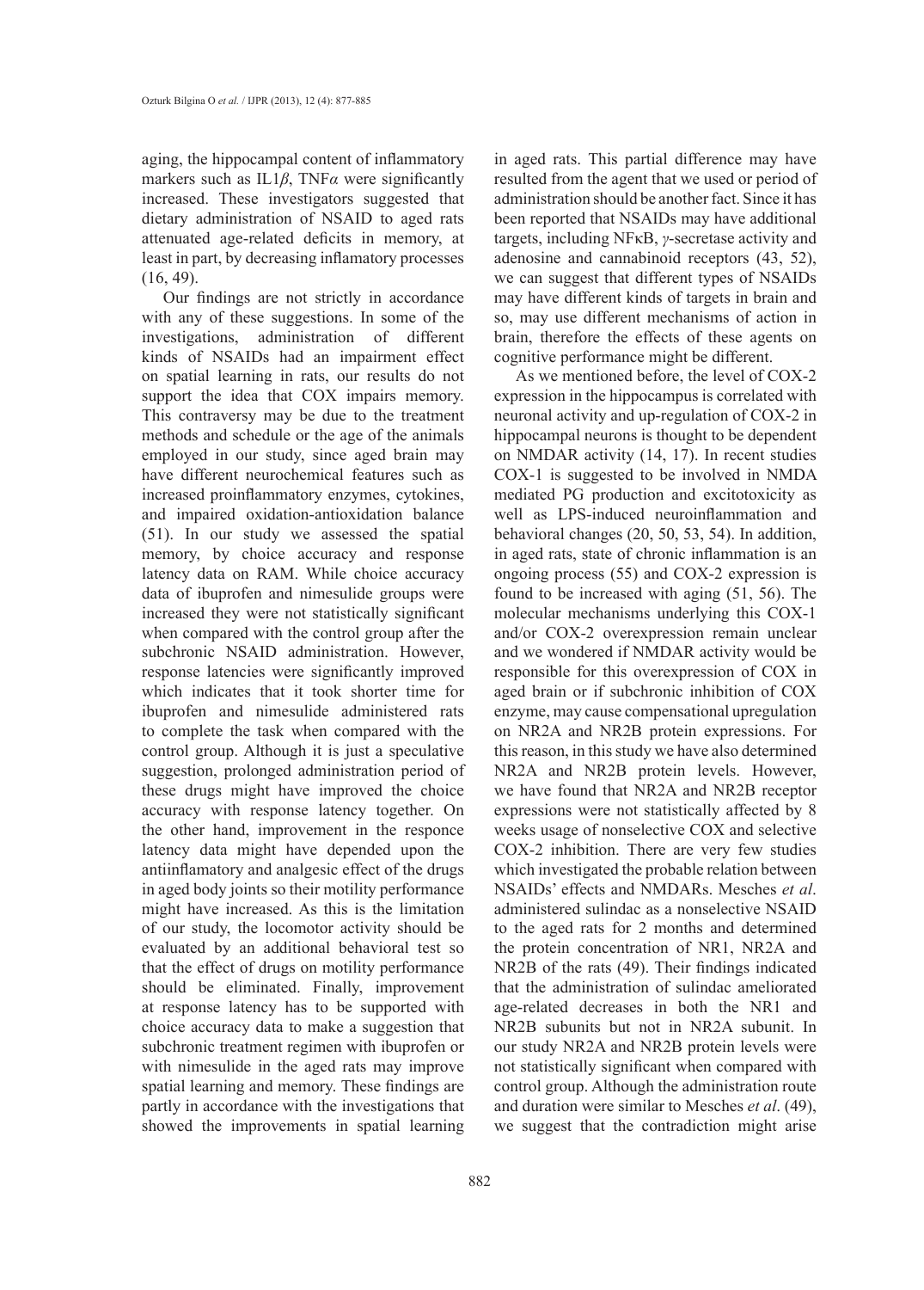from the difference of NSAID used in this study and the age of rats which can lead to different findings.

Our results suggest that subchronic usage of ibuprofen and nimesulide in aged brain have shown partly improvement on spatial memory. However, our findings are insuffient to mention an absolute improvement in spatial memory. In addition, there is no significant effect of COX inhibition by ibuprofen and nimesulide administration on NR2A and NR2B protein expressions. Prolonged administration period of these drugs may support improvement trend on spatial memory and may alternate NMDAR expressions. For this purpose, effects of chronic usage of these drugs on learning and memory should be investigated.

#### **Acknowledgements**

Thanks are due to Assistant Professor Dr. Esin Kulaç for statistical analysis of the present study.

#### **References**

- (1) Kim IH, Park SK, Sun W, Kang Y, Kim HT and Kim H. Spatial learning enhances the expression of inositol 1,4,5-trisphosphate 3-kinase A in the hippocampal formation of rat. *Mol. Brain Res*. (2004) 124: 12-19.
- Sharifzadeh M, Tavasoli M, Soodi M, Mohammadi-(2) Eraghi S, Ghahremani MH and Roghani A. A time course analysis of cyclooxygenase-2 suggests a role in spatial memory retrieval in rats. *Neurosci. Res*. (2006) 54: 171-179.
- (3) Tsien JZ, Huerta PT and Tonegawa S. The essential role of hippocampal CA1 NMDA receptor-dependent synaptic plasticity in spatial memory. *Cell* (1996) 87: 1327-1338.
- (4) Rall JM, Mach SA and Dash PK. Intrahippocampal infusion of a cyclooxygenase-2 inhibitor attenuates memory acquisition in rats. *Brain Res*. (2003) 968: 273-276.
- (5) Chen C, Magee JC and Bazan NG. Cyclooxygenase-2 regulates prostaglandin  $E_2$  signaling in hippocampal long-term synaptic plasticity. *J. Neurophysiol.* (2002) 87: 2851-2857.
- (6) Kaufmann WE, Worley PF, Pegg J, Bremer M and Isakson P. COX-2, a synaptically induced enzyme, is expressed by excitatory neurons at postsynaptic sites in rat cerebral cortex. *Proc. Natl. Acad. Sci*. *USA* (1996) 93: 2317-2321.
- (7) Zarghi A and Arfaei S. Selective COX-2 Inhibitors: A Review of Their Structure-Activity Relationships. *Iran. J. Res. Pharm*. (2011) 4: 655-683
- (8) Sharifzadeh M, Naghdi N, Khosrovani S, Osted SN, Sharifzadeh K and Roghani A. Post-training intrahippocampal infusion of the COX-2 inhibitor celecoxib impaired spatial memory retention in rats. *Eur. J. Pharmacol*. (2005) 511: 159-166.
- Appleby SB, Ristimaki A, Neilson K, Narko K and Hla (9) T. Structure of the human cycloooxygenase-2 gene. *Biochem J*. (1994) 302: 723-727.
- (10) Fletcher BS, Kujubu DA, Perin DM and Herschman HR. Structure of the mitogen-inducible TIS 10 gene and demostration that the TIS 10-encoded protein is a functional prostoglandin G/H synthase. *J. Biol. Chem*. (1992) 267: 4338-4344.
- (11) Teather LA, Packard MG and Bazan NG. Post-training cyclooxygenase- 2 (COX-2) inhibition impairs memory consolidation. *Learn. Mem.* (2002) 9: 41-47.
- (12) Li RC, Row BW and Gozal E. Cyclooxygenase 2 and intermittent hypoxia induced spatial deficits in the rat. *Am. J. Respir. Crit. Care Med*. (2003) 168: 469-475.
- $(13)$  Adams J, Collaco-Moraes Y and de Belleroche J. Cyclooxygenase-2 induction in cerebral cortex: an intracellular response to synaptic excitation. *J. Neurochem.* (1996) 66: 6-13.
- (14) Yamagata K, Andreasson KI, Kaufmann WE, Barnes CA and Worley PF. Expression of a mitogen-inducible cyclooxygenase in brain neurons: regulation by synaptic activity and glucocorticoids. *Neuron* (1993) 11: 371-386.
- (15) Andreasson KI, Savonenko A, Vidensky S, Goellner JJ, Zhang Y, Shaffer A, Kaufmann WE, Worley PF, Isakson P and Markowska AL. Age dependent cognitive deficits and neuronal apoptosis in cyclooxygenase-2 transgenic mice. *J. Neurosci*. (2001) 21: 8198-8209.
- Casolini P, Catalani A and Zuena AR. Inhibition (16) of COX-2 reduces the age-dependent increase of hippocampal inflammatory markers, corticosterone secretion, and behavioral impairments in the rat. *J. Neurosci. Res*. (2002) 68: 337-343.
- $(17)$  Hewett SJ, Bell SC and Hewett JA. Contributions of cyclooxygenase-2 to neuroplasticity and neuropathology of the central nervous system. *Pharmacol. Ther*. (2006) 112: 335-357.
- Nogawa S, Takao M, Suzuki S, Tanaka K, Koto A and (18) Fukuuchi Y. COX-2 expression in brains of patients with familial Alzheimer's disease. *Int. Congr. Ser*. (2003) 1252: 363-372.
- Candelario-Jalil E, de Oliveira AC, Gräf S, Bhatia HS, (19) Hüll M, Muñoz E and Fiebich BL. Resveratrol potently reduces prostaglandin  $E_2$  production and free radical formation in lipopolysaccharide-activated primary rat microglia. *J. Neuroinflammation* (2007) 4: 25.
- (20) Choi SH, Langenbach R and Bosetti F. Genetic deletion or pharmacological inhibition of cyclooxygenase-1 attenuate lipopolysaccharide-induced inflammatory response and brain injury. *FASEB J.* (2008) 22: 1491- 1501.
- $(21)$  Choi SH, Aid S, Bosetti F. The distinct roles of cyclooxygenase-1 and -2 in neuroinflammation: implications for translational research. *Trends*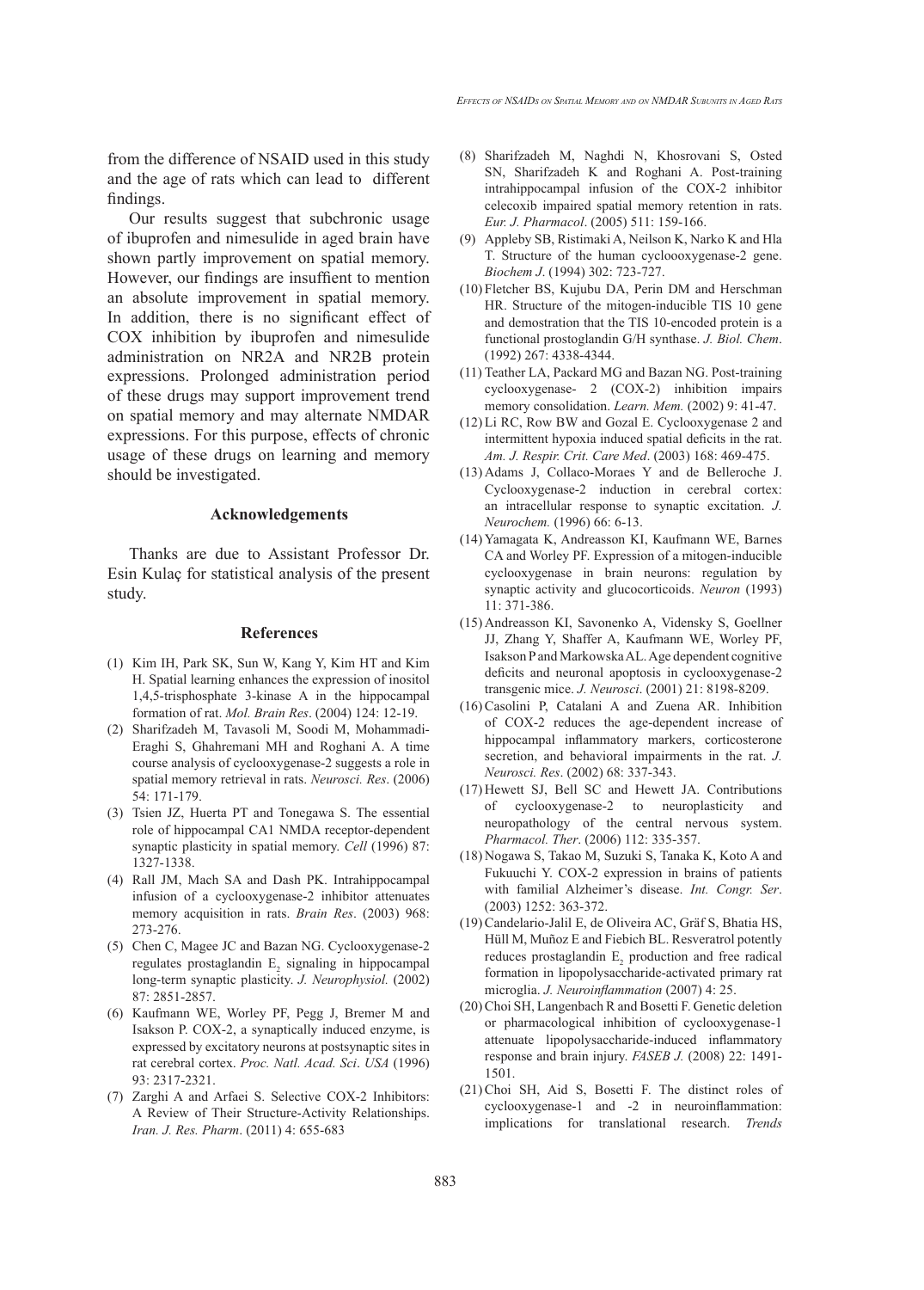*Pharmacol. Sci*. (2009) 30: 174-181.

- $(22)$  Aid S and Bosetti F. Gene expression of  $cyclooxygenase-1$  and  $Ca<sup>2+</sup>$ -independent phospholipase A2 is altered in rat hippocampus during normal aging. *Brain Res. Bull*. (2007) 73: 108-113.
- (23) Yermakova AV, Rollins J, Callahan LM, Rogers J, O'Banion MK. Cyclooxygenase-1 in human Alzheimer and control brain: quantitative analysis of expression by microglia and CA3 hippocampal neurons. *J. Neuropathol. Exp. Neurol*. (1999) 58: 1135-1146.
- (24) In't Veld BA, Launer LJ and Hoes AW. NSAIDs and ıncident Alzheimer's disease. The Rotterdam study. *Neurobiol. Aging*. (1998) 19: 607-611.
- (25) Scarpini E and Scheltens P. Treatment of Alzheimer's disease: current status and new perspectives. *Lancet Neurol*. (2003) 2: 539-546.
- (26) Blasko I, Apochal A and Boeck G. Ibuprofen decreases cytokine-induced amyloid beta production in neuronal cells. *Neurobiol. Dis*. (2001) 8: 1094-1101.
- (27) Lim GP, Yang F, Chu T, Chen P, Beech W, Teter B, Tran T, Ubeda O, Ashe KH, Frautschy SA and Cole GM. Ibuprofen suppresses plaque pathology and inflammation in a mouse model for Alzheimer's disease. *J. Neurosci*. (2000) 20: 5709-5714.
- (28) Sastre M, Dewachter I, Landreth GE, Willson TM, Klockgether T, van Leuven F and Heneka MT. Nonsteroidal anti-inflammatory drugs and peroxisome proliferator-activated receptor-γ agonists modulate immunostimulated processing of amyloid precursor protein through regulation of *β*-secretase. *J. Neurosci*. (2003) 23: 9796-9804.
- (29) Tuppo EE and Arias HR. The role of inflammation in Alzheimer's disease. *Int. J*. *Biochem. Cell Biol*. (2005) 37: 289-305.
- (30) Vlad SC, Miller DR, Kowall NW and Felson DT. Protective effects of NSAIDs on the development of Alzheimer disease. *Neurology* (2008) 70: 1672-1677.
- Weggen S, Eriksen JL, Das P, Sagi SA, Wang R, (31) Pietrzik CU, Findlay KA, Smith TE, Murphy MP, Bulter T, Kang DE, Marquez-Sterling N, Golde TE and Koo EH. A subset of NSAIDs lower amyloidogenic A beta 42 independently of cyclooxygenase activity. *Nature* (2001) 414: 212-216.
- Weggen S, Eriksen JL, Sagi SA, Pietrzik CU, Ozols (32) V, Fauq A, Golde TE and Koo EH. Evidence that nonsteroidal anti-inflammatory drugs decrease amyloid *β*42 production by direct modulation of γ-secretase activity. *J. Biol. Chem*. (2003) 278: 31831-31837.
- $(33)$  Zhou Y, Su Y and Li B. Nonsteroidal anti-inflammatory drugs can lower amyloidogenic Aβ42 by inhibiting Rho. *Science* (2003) 302: 1215-1217.
- (34) Koyfman L, Kaplanski J, Artru AA, Talmor D, Rubin M and Shapira Y. Inhibition of cyclooxygenase 2 by nimesulide decreases prostaglandin E2 formation but does not alter brain edema or clinical recovery after closed head injury in rats. *J. Neurosurg. Anesthesiol*. (2000) 12: 44-50.
- (35) Scali C, Prosperi C, Vannucchi MG, Pepeu G and Casamenti F. Brain inflammatory reaction in an animal

model of neuronal degeneration and its modulation by an anti-inflammatory drug: implication in Alzheimer's disease. *Eur. J. Neurosci*. (2000) 12: 1900-1912.

- (36) Aisen PS, Schmeidler J and Pasinetti GM. Randomized pilot study of nimesulide treatment in Alzheimer's disease. *Neurology* (2002) 58: 1050-1054.
- Bettany JH and Levin ED. Ventral hippocampal *α*7 (37) nicotinic receptor blockade and chronic nicotine effects on memory performance in the radial-arm maze. *Pharmacol. Biochem. Behav*. (2001) 70: 467-474.
- (38) Molvi KI, Mansuri M and Sudarsanam V. Synthesis, anti-inflammatory, analgesic and antioxidant activities of some tetrasubstituted thiophenes. *J. Enzyme Inhib. Med. Chem*. (2008) 23: 829-838.
- (39) Khanduja KL, Sohi KK, Pathak CM and Kaushik G. Nimesulide inhibits lipopolysaccharide-induced production of superoxide anions and nitric oxide and iNOS expression in alveolar macrophages. *Life Sci*. (2005) 78: 1662-1669.
- Abdelrahman AM and Al Suleimani YM. Four-week (40) administration of nimesulide, a cyclooxygenase-2 inhibitor, improves endothelial dysfunction in the hindlimb vasculature of streptozotocin-induced diabetic rats. *Arch. Pharm. Res*. (2008) 31: 1584-1589.
- $(41)$  Delibas N, Doguc DK, Sutcu R, Eroglu E and Gokalp O. Effect of Nicotine on hippocampal nicotinic acethyl choline alfa7 receptor and NMDA receptor subunits 2A and 2B expression in young and old rats. *Int. J. Neurosci.* (2005) 115: 1151-1163.
- Lowry OH, Rosebrough NJ, Farr AL and Randall RJ. (42) Protein measurement with the folinphenol reagents. *J. Biol. Chem.* (1951) 193: 265-275.
- Medeiros R, Figueiredo CP, Pandolfo P, Duarte FS, (43) Prediger RD, Passos GF and Calixto JB. The role of TNF-alpha signaling pathway on COX-2 upregulation and cognitive decline induced by beta-amyloid peptide. *Behav. Brain Res*. (2010) 209: 165-173.
- $(44)$  Cowley T R, Fahey B and O'Mara S M. COX-2, but not COX-1, activity is necessary for the induction of perforant path long-term potentiation and spatial learning *in-vivo*. *Eur. J. Neurosci*. (2008) 27: 2999- 3008.
- (45) Holscher C and Rose SP. Inhibitors of phospholipase  $A<sub>2</sub>$  produce amnesia for a passive avoidance task in the chicks. *Behav. Neural Biol*. (1994) 61: 225-232.
- (46) Holscher C. Protoglandins play a role in memory consolidation in the chick. *Eur. J. Pharmacol*. (1995) 294: 253-259.
- (47) Shaw KN, Commins S and O'Mara SM. Deficits in spatial learning and synaptic plasticity induced by the rapid and competitive broad-spectrum cyclooxygenase inhibitor ibuprofen are reversed by increasing endogenous brain-derived neurotrophic factor. *Eur. J. Neurosci*. (2003) 17: 2438-2446.
- (48) Smith JW, Al-Khamees O, Costall B, Naylor RJ and Smythe JW. Chronic aspirin ingestion improves spatial learning in adult and aged rats. *Pharmacol. Biochem. Behav*. (2002) 71: 233-238.
- (49) Mesches MH, Gemma C, Veng LM, Allgeier C,